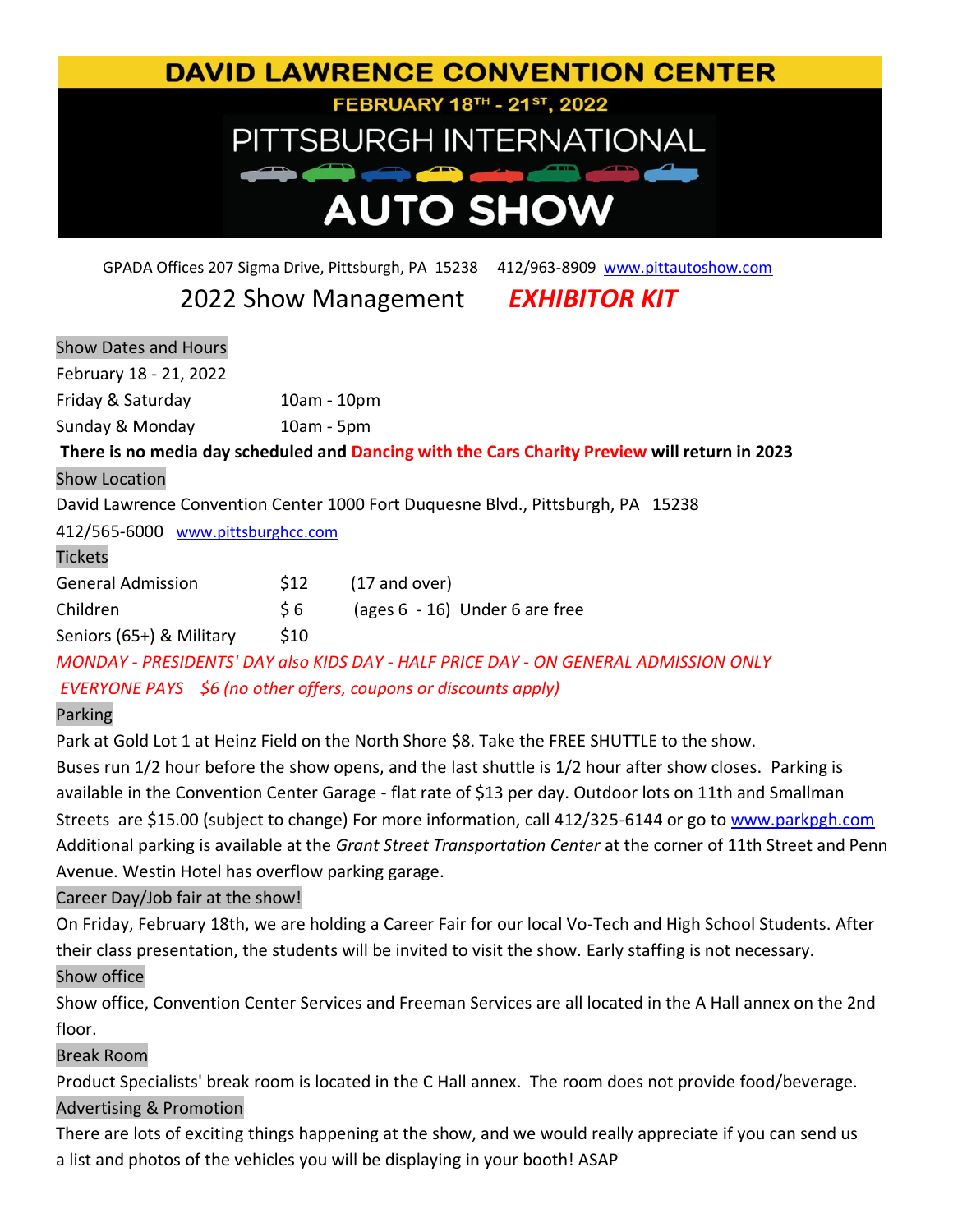## Credentials

Exhibitors, Factory Reps, Product Specialists, Floor Managers and Detailers must pick up their credential badges in Show office A on the second floor. No pre-registration is necessary, but you need it to enter the and report to work the show every day.

## Sales People

Salesperson Personnel will pick up their "one time" pass at the salesperson Check in Counter in the West Lobby Box office. Your business card must be presented and sales license produced when requested.

## *SALESPERSON PASS IS FOR THE INDIVIDUAL STAFFER ONLY! SPOUSES AND FAMILY WILL NOT BE PERMITTED ENTRANCE TO THE SHOW ON THE SALESPERSONS' PASS. PLEASE ADVISE YOUR STAFF TO AVOID ANY EMBARRASSMENT*.

### Hotel Accommodations

There are 2 rate sheets for Auto Show discounts on hotels on the exhibitor page of our website. The sky walk from the Westin open 1/2 hour before the show and closes 1/2 hour after closing. Insurance

A \$1,000,000 certificate of insurance must be sent to our office. Additional Insured - SEA (Sports and Exhibition Authority, ASM Global Management, GPADA (Greater Pittsburgh Automobile Dealers Association, Commonwealth of PA, and Freeman Co.

#### Floor Plans

Floor plans must be sent as soon as possible to GPADA Jill Costic 207 Sigma Drive, Pittsburgh, PA 15238 <jill@gpada.com>and to the electrical Department at the David Lawrence Convention Center - 1000 Fort Duquesne Blvd. Pittsburgh, PA 15238 412-565-6000. [electricians@pittsburghcc.com](mailto:electricians@pittsburghcc.com)

#### Fire Regulations

Gas Caps must be locked or secured and batteries disconnected after vehicles are in place. Limit to 1/4 tank of fuel. NO SMOKING anywhere inside the building. There is a smoking area on the 10th street bypass. No display can protrude into the aisles. No open flames permitted.

## Load in Freight and Vehicles

The targeted freight and vehicle move in schedules are in separate documents on the web site. If you have any questions, please let us know. Note: special vehicles on the second level concourse must collect our carpet protection wheel pads from the show office.

First level move in Halls D & E vendor move in is Wednesday, Feb. 16th between 12:00 pm and 4pm and again on Thursday, February 18th between 8am and 5pm. We allot each vendor booth 300lbs. of freight at no charge.

Electric is not included. No materials can be delivered after show opens each day.

## Music Licensing

It is required by ASCAP/BMI that any music, whether mechanical or live, played at public shows obtain permission from ASCAP/BMI.

#### Service Order Forms

Carpet and vacuuming are included in space cost. Visqueen is not included. All order forms for electrical service, etc. are available on [www.pittsburghcc.com/exhibitor-service.](www.pittsburghcc.com/exhibitor-service) Labor, furniture, advance shipments, etc. forms are available on Freeman Co website <www.freemanwashington@freeman.com>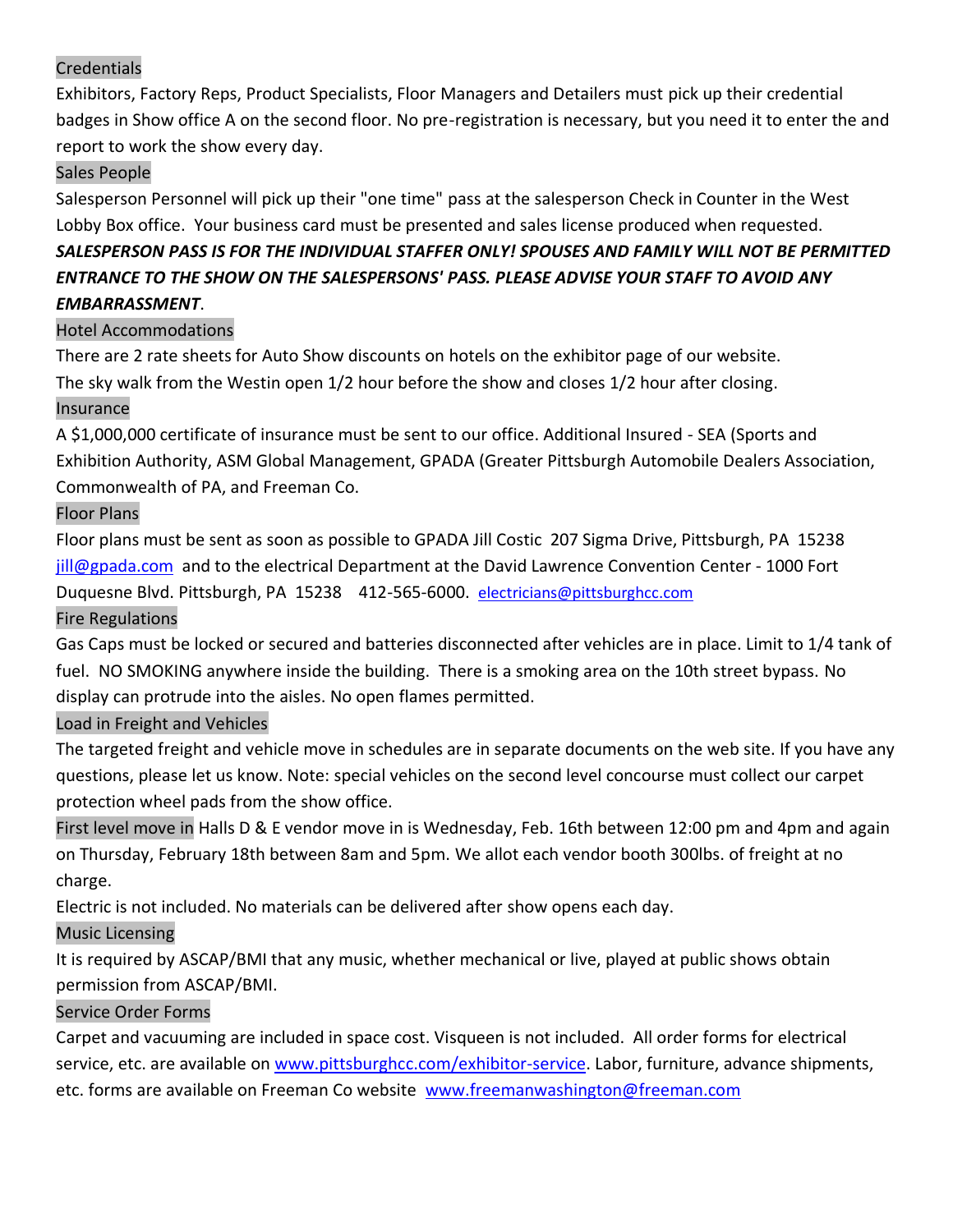## Display Regulations

No Dealer specific advertising is permitted as part of your exhibit. This includes window clings, license plate frames, signs or banners. Vendors must remain inside the booth perimeter. No roaming, no handouts are to distributed outside booth.

## **Contact Directory**

| <b>Show Management</b>           | Greater Pittsburgh Auto Dealers Assoc. (GPADA)<br>207 Sigma Dr., Pittsburgh, PA 15238 412/963-8909 www.GPADA.com                                                                                                                                                                           |  |  |
|----------------------------------|--------------------------------------------------------------------------------------------------------------------------------------------------------------------------------------------------------------------------------------------------------------------------------------------|--|--|
| Show office" A" phone            | 412/325-6706 (emergency or PA announcement)                                                                                                                                                                                                                                                |  |  |
|                                  | Lisa McIntyre, CEO lisa@gpada.com 412/518-1784<br>Jill Costic, Auto Show Director jill@gpada.com 412/327-2023<br>Carla Prasnikar, Dir. of Administration carla@gpada.com 724/681-6230                                                                                                      |  |  |
| Contractor/Freight               | <b>Freeman Exhibitors Services</b><br>(888) 508-5054<br>ExhibitorSupport@freeman.com                                                                                                                                                                                                       |  |  |
| <b>Exhibitor Services</b>        | Customer Service Rep. - DLCC 412/325-6102<br>exhibitorservices@pittsburghcc.com                                                                                                                                                                                                            |  |  |
| Security/Medic                   | Lannen, Christopher, Security Director 412/325-6149<br>412/510-3055<br>AED and Fire Extinguishers are located on every level, Emergency Call Boxes are<br>located on both levels of the parking garage. Medic station is located in rear of<br>the "B" exhibit hall dock corridor          |  |  |
| Electric vehicle charge stations | There are 4 charging stations located on the first level of the convention<br>center parking garage, after entering, the stations are inside on the right.                                                                                                                                 |  |  |
| Catering/Meeting Set ups         | Levy Restaurants is the exclusive in house caterer, no outside F/B are allowed<br>Caroline Mays, Catering Sales Manager 412-325-6162 412-215-7484                                                                                                                                          |  |  |
| <b>GENERAL INFORMATION</b>       | LOST AND FOUND is located in Show Office "A". If you find an article left in your<br>display, please bring it to the show office. We can usually find the owner before the<br>end of the day!<br>No helium balloons are permitted.                                                         |  |  |
|                                  | Wheel chairs are available at no charge. See Security in the West Lobby<br>A public address system is located in show office "A". This is to be used in case of<br>emergency. If you have a lost child, please bring them to the show office as well.<br>There is an ATM in the West Lobby |  |  |
|                                  | A "mothers" room is on the 2nd level concourse. Please find security to gain access.<br>The David Lawrence is a NON SMOKING facility                                                                                                                                                       |  |  |